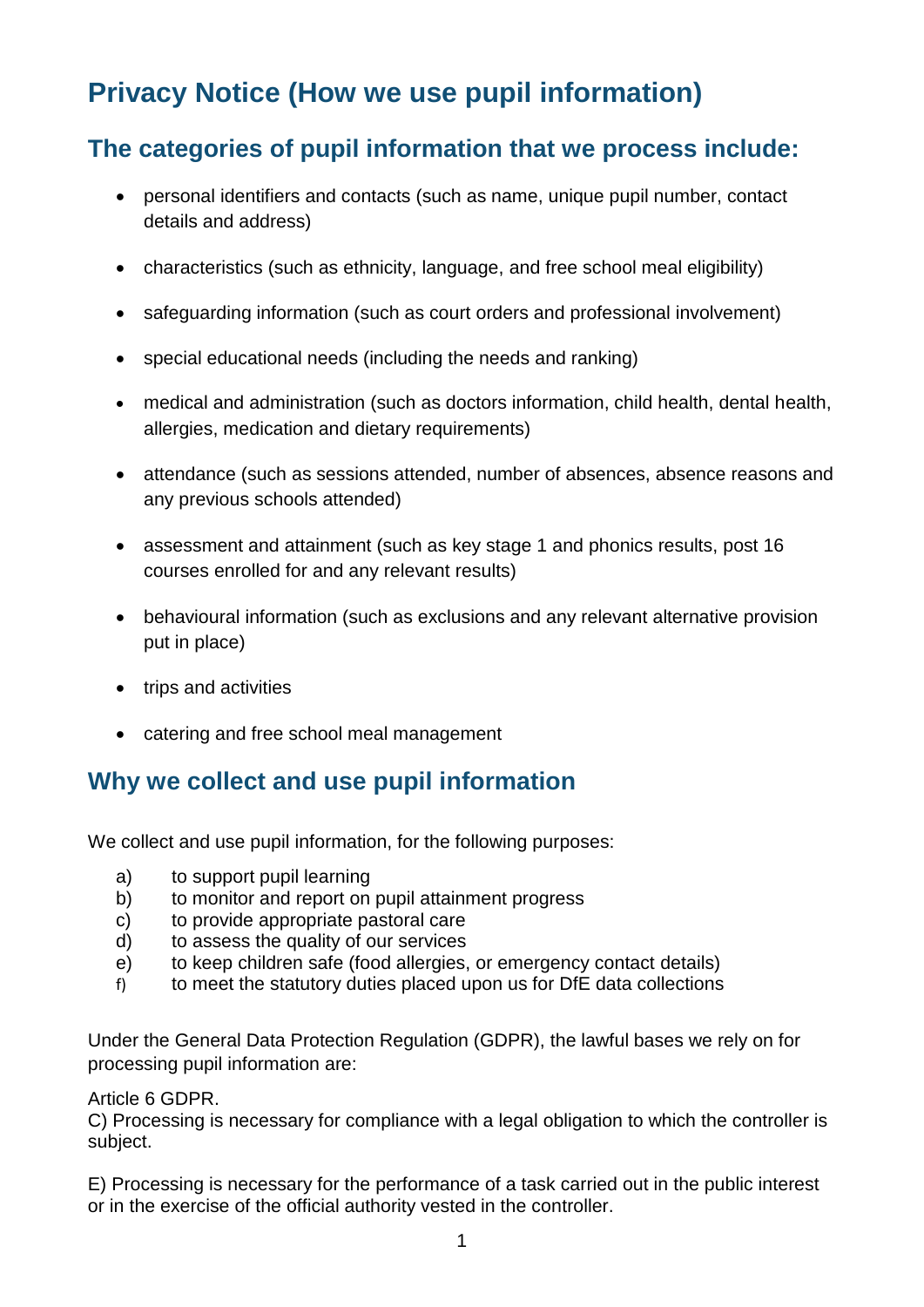#### **How we collect pupil information**

We collect pupil information via registration forms at the start of the school year or Common Transfer File (CTF) or secure file transfer from previous school.

Pupil data is essential for the schools' operational use. Whilst the majority of pupil information you provide to us is mandatory, some of it requested on a voluntary basis. In order to comply with the data protection legislation, we will inform you at the point of collection, whether you are required to provide certain pupil information to us or if you have a choice in this.

#### **How we store pupil data**

We hold pupil data securely for the set amount of time shown in our data retention schedule. For more information on our data retention schedule and how we keep your data safe, please see the data retention strategy in the school office and on our website. Access to all online data is either encrypted or password protected. The school policy is available on our website along with our data retention policy.

#### **Who we share pupil information with**

We routinely share pupil information with:

- schools that the pupils attend after leaving us
- our local authority
- the Department for Education (DfE)
- School Nurse, NHS
- School Photographer

## **Why we regularly share pupil information**

We do not share information about our pupils with anyone without consent unless the law and our policies allow us to do so.

#### **Department for Education**

The Department for Education (DfE) collects personal data from educational settings and local authorities via various statutory data collections. We are required to share information about our pupils with the Department for Education (DfE) either directly or via our local authority for the purpose of those data collections,

https://www.gov.uk/government/publications/national-pupil-database-application-formdeclaration-and-agreement, https://www.gov.uk/government/publications/commontransfer-file-downloadable-pupil-transfer-forms,

https://www.gov.uk/government/publications/national-pupil-database-agreement-andindividual-declaration

School Census - section 3 of The Education (Information About Individual Pupils) (England) Regulations 2013.

All data is transferred securely and held by DfE under a combination of software and hardware controls, which meet the current [government security policy framework.](https://www.gov.uk/government/publications/security-policy-framework)

For more information, please see 'How Government uses your data' section.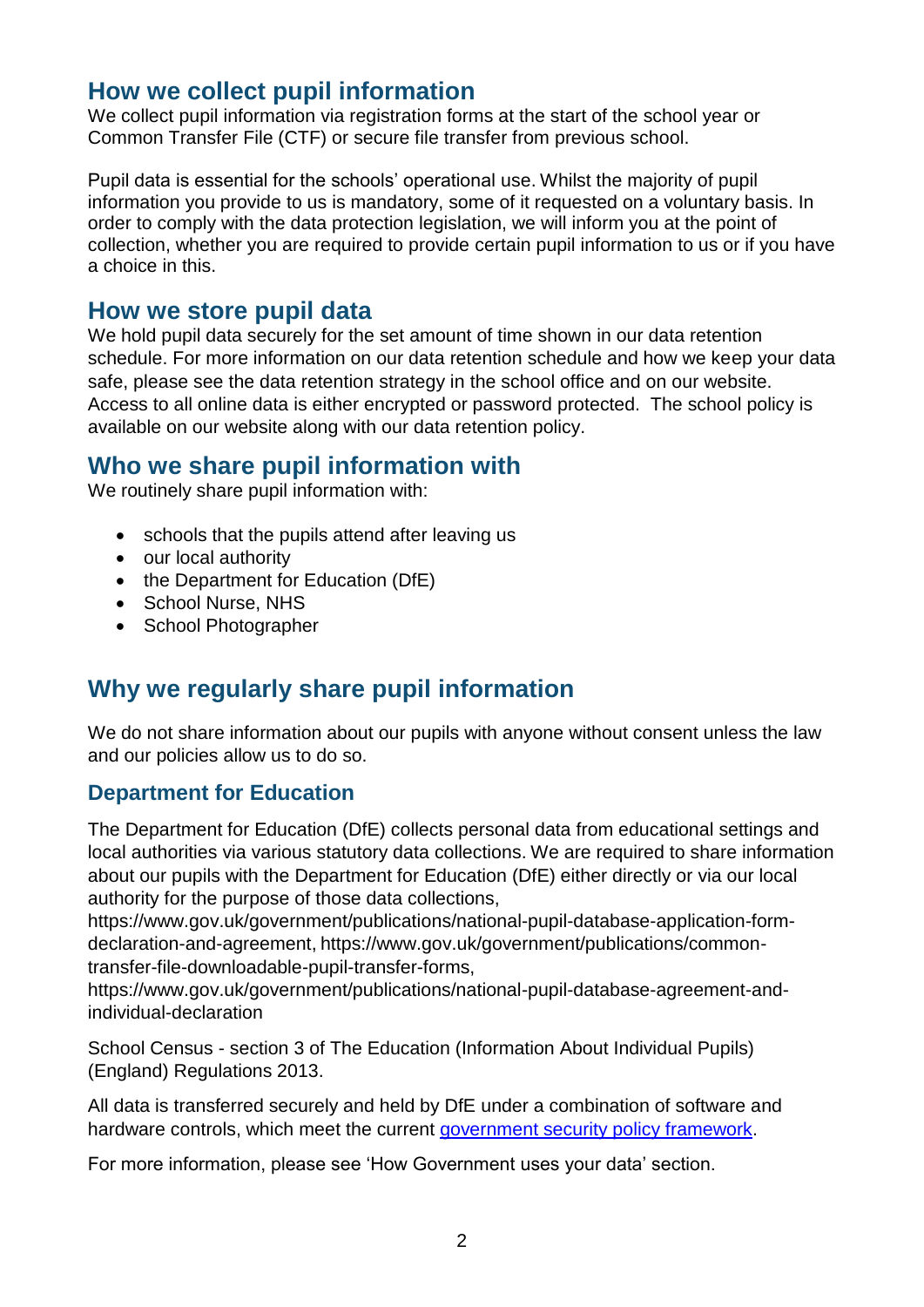### **Requesting access to your personal data**

Under data protection legislation, parents and pupils have the right to request access to information about them that we hold. To make a request for your personal information, or be given access to your child's educational record, contact the administrator in the school office.

You also have the right to:

- object to processing of personal data that is likely to cause, or is causing, damage or distress
- prevent processing for the purpose of direct marketing
- object to decisions being taken by automated means
- in certain circumstances, have inaccurate personal data rectified, blocked, erased or destroyed; and
- a right to seek redress, either through the ICO, or through the courts

If you have a concern or complaint about the way we are collecting or using your personal data, you should raise your concern with us in the first instance or directly to the Information Commissioner's Office at<https://ico.org.uk/concerns/>

### **Contact**

**If you would like to discuss anything in this privacy notice, please contact the Headteacher Mrs Sue Preston.**

#### **How Government uses your data**

The pupil data that we lawfully share with the DfE through data collections:

- underpins school funding, which is calculated based upon the numbers of children and their characteristics in each school.
- informs 'short term' education policy monitoring and school accountability and intervention (for example, school GCSE results or Pupil Progress measures).
- supports 'longer term' research and monitoring of educational policy (for example how certain subject choices go on to affect education or earnings beyond school)

#### **Data collection requirements**

To find out more about the data collection requirements placed on us by the Department for Education (for example; via the school census) go to <https://www.gov.uk/education/data-collection-and-censuses-for-schools>